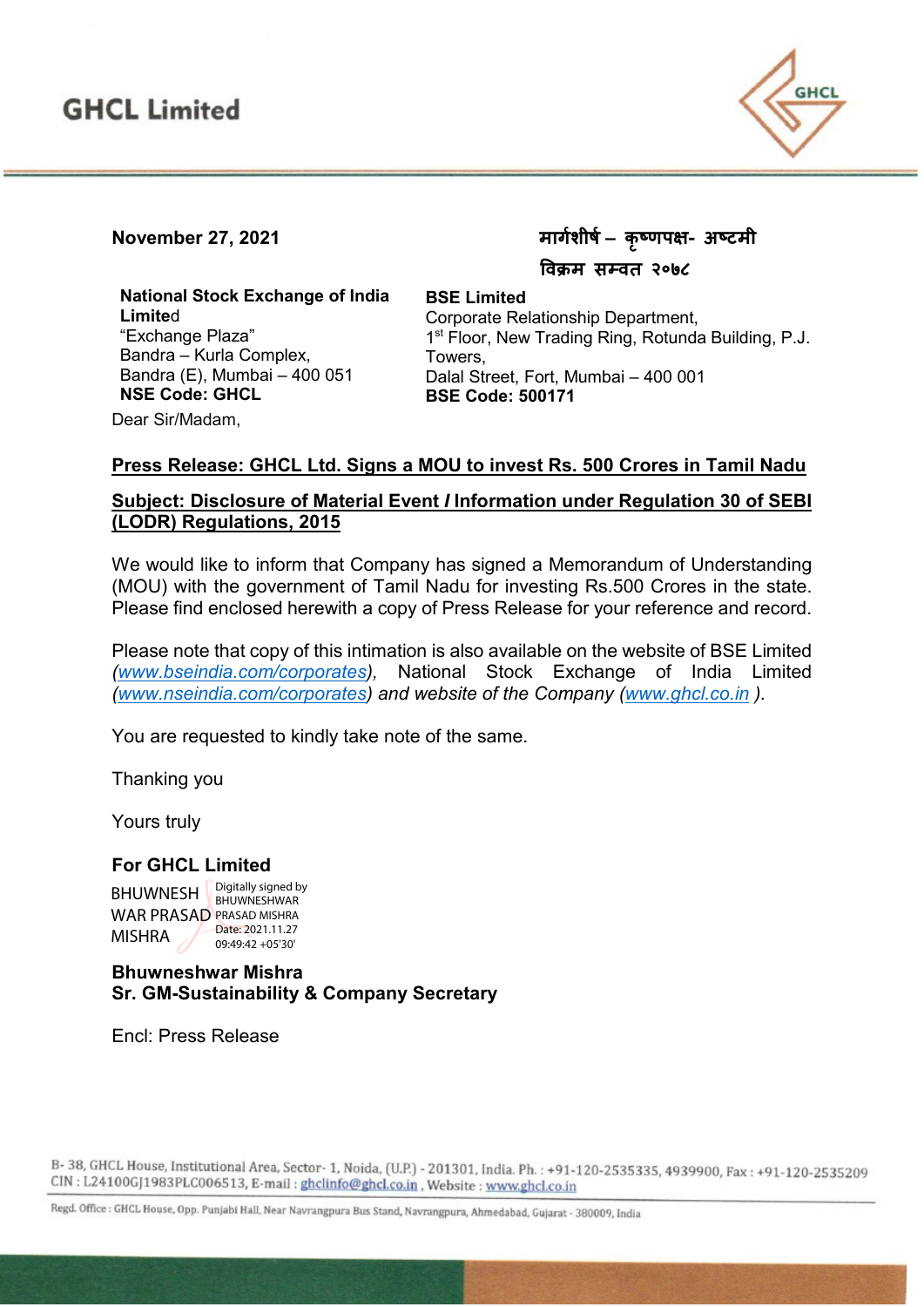**Press Release**



## **GHCL Ltd. Signs A MOU to Invest Rs. 500 Crores in Tamil Nadu**

**GHCL Limited** India's leading Chemical & Textile Company signed a MoU (Memorandum of Understanding) with the Government of Tamil Nadu for investing Rs.500 Crores in the state. The MoU was signed by Mr. M. Sivabalasubramanian, CEO (Yarn Division) GHCL and Ms. Pooja Kulkarni IAS, MD & CEO, Guidance, Industries Department, Government of Tamil Nadu in the presence of Shri. M. K. Stalin, Chief Minister of Tamil Nadu during the Investment Conclave held on 23rd Nov at Coimbatore.

As per the MoU, GHCL will set up 40000 ring spindles in Manaparai, Tiruchirappalli district to produce synthetic and synthetic blended yarn to cater to knitting and weaving segments. It will also install another 40000 Ring Spindles with 24 Knitting Machines in Paravai, Madurai district to produce 100% cotton yarn and knitted fabrics. The company also plans to develop an EHT (extra high tension) power transmission facility in Manaparai location to ensure uninterrupted Power supply.

In order to fulfill its commitment towards sustainable business practices and reduce its carbon footprint, GHCL Ltd has proposed to set up a 20 MW Solar Power park near Musiri, Tiruchirappalli district. At the moment 52% of the energy requirements of GHCL's yarn business is fulfilled from renewable resources. Once the project is completed, almost 70% of GHCL's Energy requirement for the spinning business will be from renewables.

**Commenting on the occasion, Mr. R S Jalan, Managing Director, GHCL Ltd. said** "We are humbled and proud to be a part of Tamil Nadu's growth story which is befitting our long term association with the state. This MoU, will help us to create value for the community and is in accordance with our strategic growth plans and sustainability targets. Going forward, we will further enhance our energy portfolio to fulfil almost 90% of our energy requirements from Renewable sources."

#### **ABOUT GHCL**

GHCL Limited has established itself as a well-diversified group with an ascertained footprint in chemicals, textiles and consumer products segment. In chemicals, the company mainly manufactures Soda Ash (Anhydrous Sodium Carbonate) that is a major raw material for detergents & glass industries and Sodium Bicarbonate (baking soda). Its textiles operation is an integrated set up, which commences right from spinning of fiber (yarn), weaving, dyeing, printing of the finished products, like sheets & duvets, primarily exported worldwide. Consumer Products operation is another business for GHCL where it is manufacturing and selling edible salt, industrial grade salt and markets jujube honey, spices and blended spices in the country under the brand name of i-Flo.

At GHCL Ltd, sustainability is a core element of our business strategy as defined under the aegis of 'GHCL Way' with its four pillars i.e. Responsible Stewardship, Social Inclusiveness, Promoting